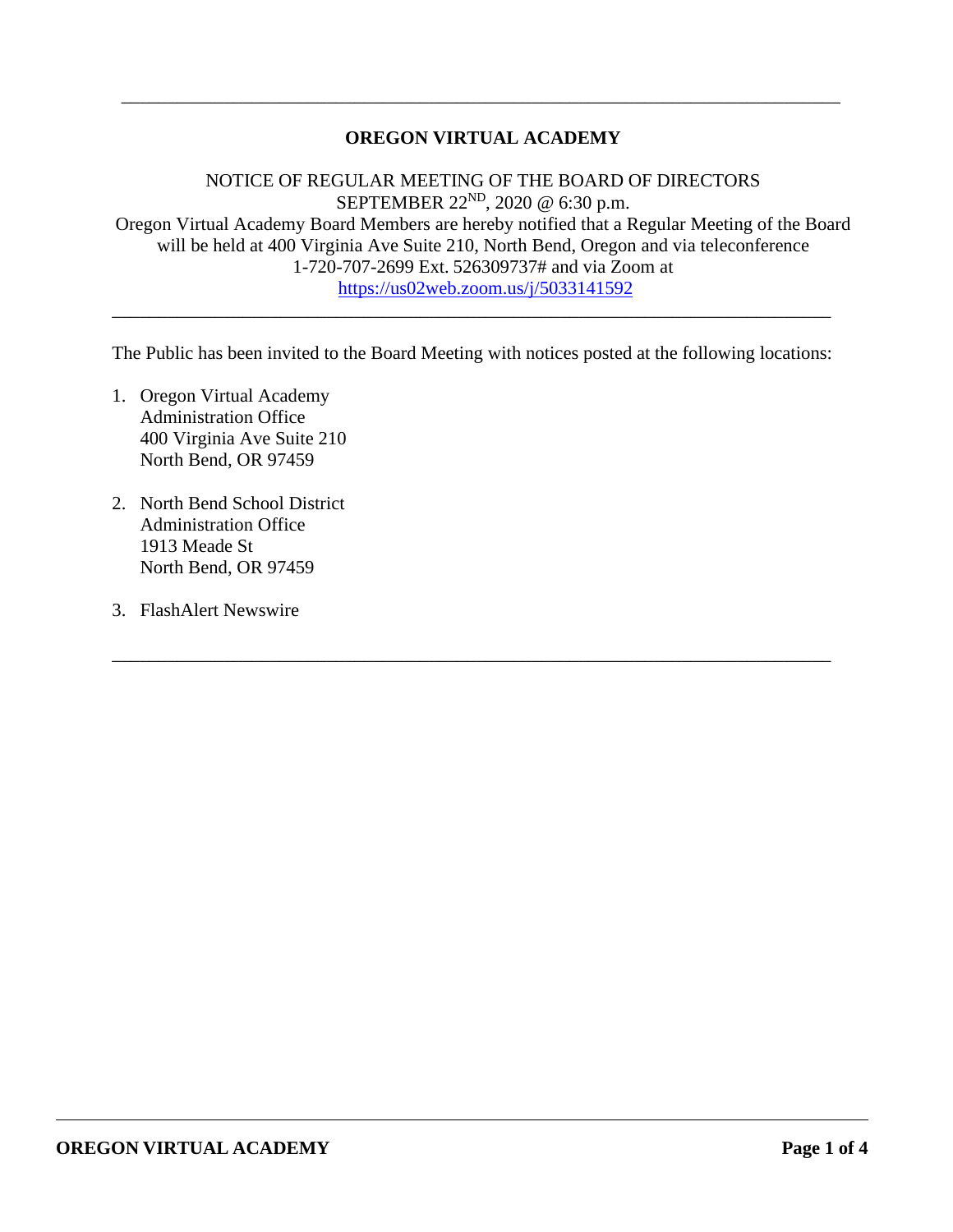## **AGENDA REGULAR MEETING AGENDA**

## **BOARD OF DIRECTORS OREGON VIRTUAL ACADEMY**

**Tuesday, September 22nd, 2020 6:30 p.m.** ORVA Office 400 Virginia Ave Suite 210 North Bend, OR 97459

## **INSTRUCTIONS FOR PRESENTATIONS TO THE BOARD BY PARENTS AND CITIZENS**

The Oregon Virtual Academy welcomes your participation at the School's Board meetings. The purpose of a public meeting of the Board of Directors is to conduct the affairs of the School in public. We are pleased that you are in attendance and hope that you will visit these meetings often. Your participation assures us of continuing community interest in our School. To assist you in the ease of speaking/participating in our meetings, the following guidelines are provided.

- 1. Agendas are available to all audience members at the door to the meeting or by requesting the agenda from School Officials (541-751-8060).
- 2. The "Public Comment" portion is set aside for members of the audience to raise issues that are not specifically on the agenda. These presentations are limited to three (3) minutes and total time allotted to non-agenda items will not exceed fifteen (15) minutes. The Board may give direction to staff to respond to your concern or you may be offered the option of returning with a citizen-requested item.
- 3. When addressing the Board, speakers are requested to stand, to state their name and address, and to adhere to the time limits set forth.
- 4. Citizens may request that a topic related to school business be placed on a future agenda by submitting a written request at least seventy-two (72) hours in advance of any regular meeting. Once such an item is properly placed on the agenda, the Board can respond, interact, and act upon the item.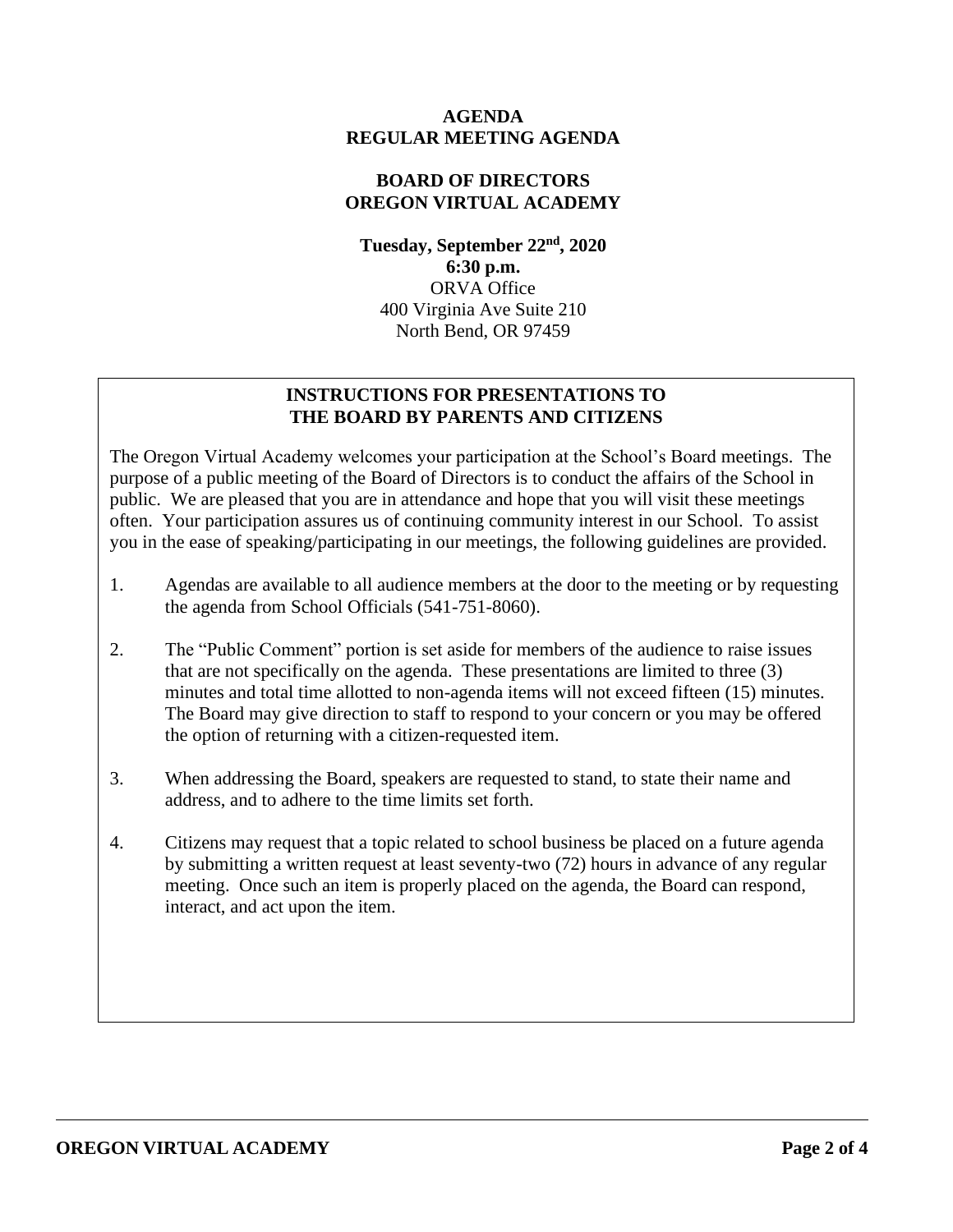## **I. PRELIMINARY**

**A.** Call to Order

#### **B.** Roll Call

| <b>Member</b>           | <b>Title</b> | <b>Term</b> | <b>Present</b> | <b>Absent</b> | <b>In</b> | Out |
|-------------------------|--------------|-------------|----------------|---------------|-----------|-----|
| Barry Jahn              | Chair        | 2017-2020   |                |               |           |     |
| Myk Herndon             | Treasurer    | 2018-2021   |                |               |           |     |
| Bryan Hatzenbihler      | Vice Chair   | 2020-2023   |                |               |           |     |
| Paul Tannahill          | Secretary    | 2018-2021   |                |               |           |     |
| Open                    | Member       | 2020-2023   |                |               |           |     |
| <b>Franklin Roberts</b> | Member       | 2020-2023   |                |               |           |     |
| <b>Megan Trow</b>       | Member       | 2020-2023   |                |               |           |     |
| <b>MJ Sandall</b>       | Member       | 2020-2023   |                |               |           |     |

#### **C.** Approval of Agenda

#### **II. COMMUNICATIONS**

**A.** PUBLIC COMMENTS:

No individual comment shall be for more than three (3) minutes and the total time for this purpose shall not exceed fifteen (15) minutes. Board members may respond to comments however no action can be taken. The Board may give direction to staff following comment.

#### **B.** BOARD/STAFF DISCUSSION

## **Executive Director**

- 1. Summary of school launch and impact of OR Fires on Family and Staff
- 2. Reflection on Fall Professional Development (Survey Monkey aggregate)
- 3. ED Goals for SY 2020-21 [ED Evaluation](https://docs.google.com/document/d/1ikp_Pxa50FnVOA75dm8aKlSnsJ4t43ZG23FDPEgn2lY/edit?usp=sharing) Project. Pgs. 13-14
- 4. Overview of K12 Diversity and Inclusion Efforts
- 5. Completion of One Page Project
- 6. Fiscal Audit Progress Update, C. Chun-Hoon
- 7. Virtual Open House for ORVA Elementary, M. Hausmann

#### **Board Topics**

- 1. [Board Development Training](https://docs.google.com/document/d/1L-oGB-LHkpYUitcaT_4qKlN48Unvhw3l07DTBZ8UrRw/edit?usp=sharing)
- 2. Upcoming **OSBA Convention** (Nov 15th): [Information](https://osbavac2020.pathable.co/) and [Key Sessions](https://drive.google.com/file/d/1r7-0Z7y_IzGKT3zkTgKx3bltIuOK7OGx/view?usp=sharing)
- 3. **Annual ORVA Board Retreat** (Nov 14th)?
- 4. **[Board Self Evaluation](https://docs.google.com/document/d/1MXGN5vF-4v_QRce3F2R0Y-RhvjjSDf8ZGXpZ7c9b89Y/edit?usp=sharing)** committee report

#### **III. CONSENT AGENDA ITEMS**

All matters listed under the consent agenda are considered by the Board to be routine and will be approved/enacted by the Board in one motion in the form listed below. Unless specifically requested by a Board member for further discussion or removed from the agenda, there will be no discussion of these items prior to the Board votes on them. The Head of School recommends approval of all consent agenda items.